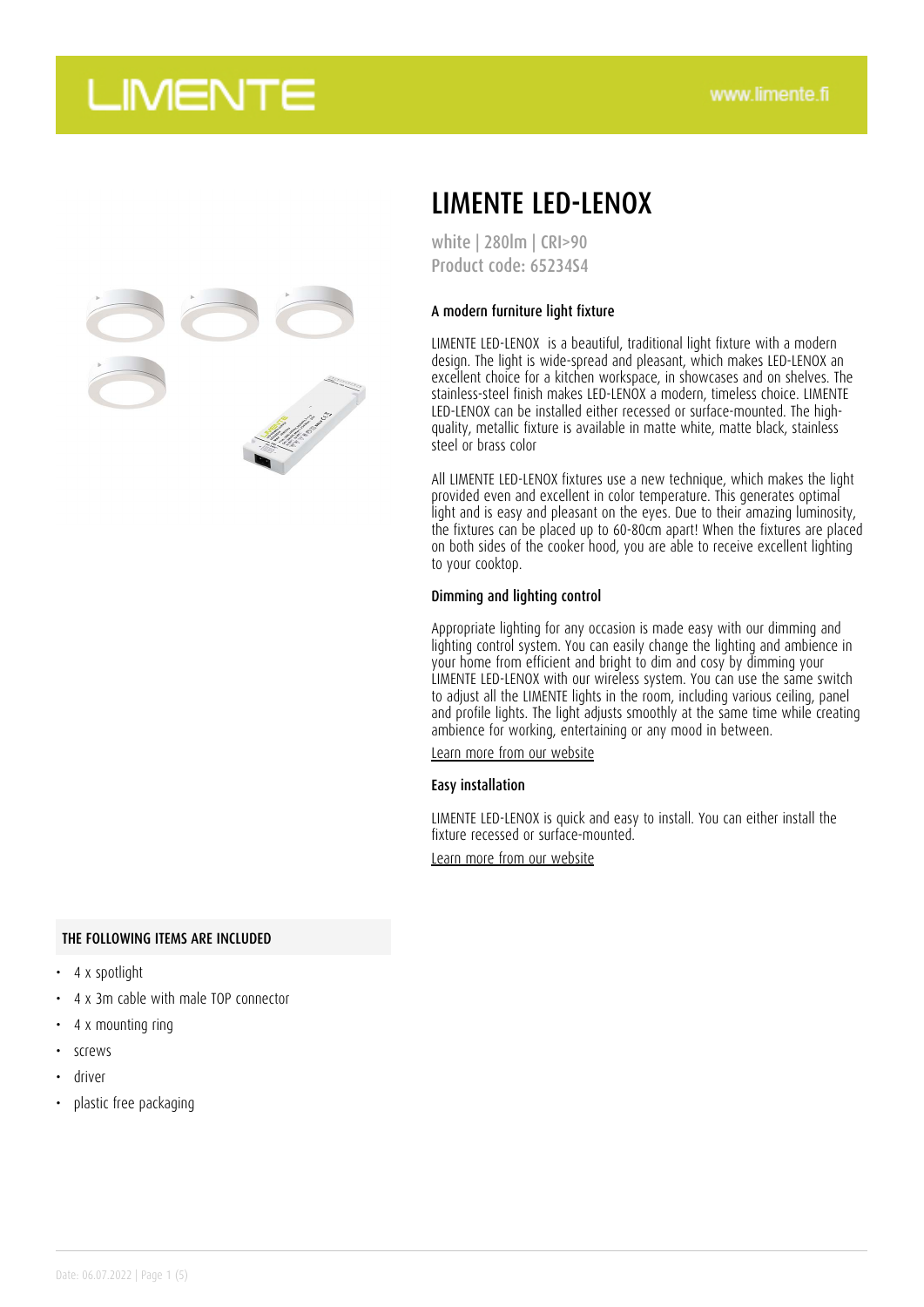## LENOX 4X4W WH SPOTLIGHT

### OVERVIEW

| <b>PRODUCT CODE</b> | 6523454                            |
|---------------------|------------------------------------|
| <b>GTIN-CODE</b>    | 6438400004306                      |
| ELECTRICAL NUMBER   | 4139884                            |
| ETIM GENERAL NAME   | <b>Furniture luminaire</b>         |
| ETIM CLASS          | Downlight/spot/floodlight EC001744 |
| ETIM GROUP          | 41 Domestic light fittings         |
| <b>COLOUR</b>       | White                              |
| <b>LAMP TYPE</b>    | LED                                |

### SPECIFICATIONS

| <b>PRODUCT DIMENSIONS</b>                | $64.0 \times 64.0 \times 15.5$                                               |
|------------------------------------------|------------------------------------------------------------------------------|
| <b>MOUNTING METHOD</b>                   | Surface mounted/recessed mounted                                             |
| <b>COLOUR TEMPERATURE</b>                | 4000 K                                                                       |
| <b>COLOUR RENDERING INDEX CRI</b>        | > 90                                                                         |
| <b>RATED LIFE TIME</b>                   | 35.000h (L80B10)                                                             |
| <b>ENERGY EFFICIENCY CLASS</b>           |                                                                              |
| <b>LUMINOUS FLUX</b>                     | 4 x 280 lm                                                                   |
| <b>EFFICIENCY</b>                        | 75 lm/W                                                                      |
| <b>VOLTAGE</b>                           | 24 V DC                                                                      |
| <b>INGRESS PROTECTION CODE</b>           | IP44/IP20                                                                    |
| NUMBER OF LEDS/M                         |                                                                              |
| <b>INPUT POWER</b>                       | 4 x 4 W                                                                      |
| <b>NUMBER OF SWITCHING CYCLES</b>        | > 50000                                                                      |
| AMBIENT TEMPERATURE RANGE                | $-20^{\circ}$ C $-50^{\circ}$ C                                              |
| <b>INPUT POWER CONNECTOR</b>             |                                                                              |
| <b>WARRANTY PERIOD (MONTHS)</b>          | 24                                                                           |
| <b>ADDITIONAL COVER (MONTHS)</b>         | 36                                                                           |
| <b>INSTALLATION AND OPERATING MANUAL</b> | https://www.limente.fi/Images/productpics/instructions/limente_led-lenox.pdf |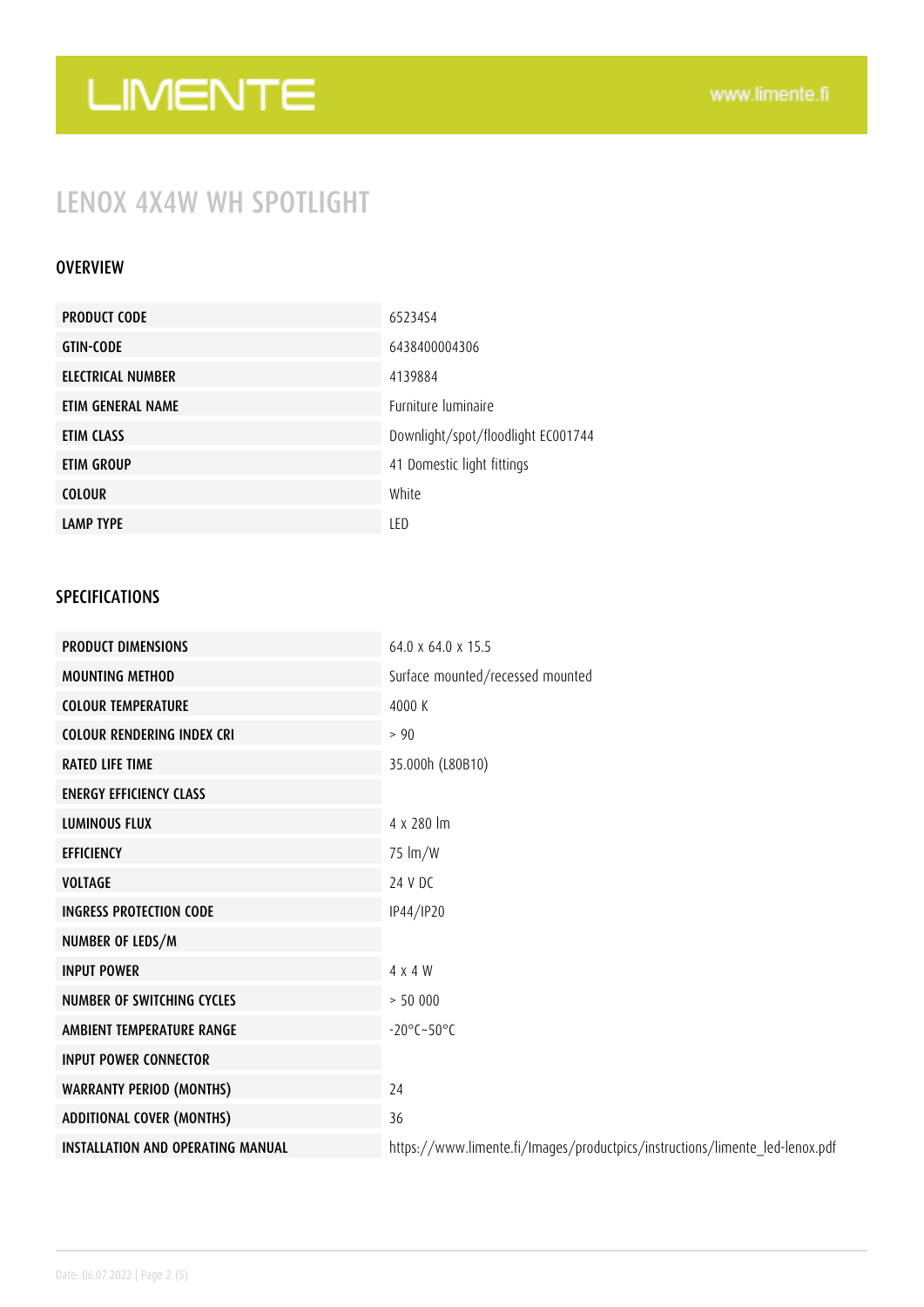## LENOX 4X4W WH SPOTLIGHT

### RECOMMENDED ACCESSORIES

| <b>PRODUCT CODE</b> | <b>PRODUCT</b>                                        |
|---------------------|-------------------------------------------------------|
| 640451              | SMART 451, WIRELESS LIGHTING CONTROL KIT, 24 V        |
| 640420              | SMART 420, WIRELESS LIGHT CONTROL                     |
| 640421              | SMART 421, WIRELESS LIGHT CONTROL                     |
| 640422              | SMART 422, WIRELESS LIGHT CONTROL                     |
| 640424              | SMART 422, WIRELESS LIGHT CONTROL                     |
| 640350              | SMART 350 SET, WIRELESS LIGHT CONTROL, REMOTE CONTROL |
| 640351              | SMART 351, WIRELESS LIGHT CONTROL                     |
| 640352              | SMART 352, WIRELESS LIGHT CONTROL                     |
| 640425              | SMART 425, WIRELESS LIGHT CONTROL                     |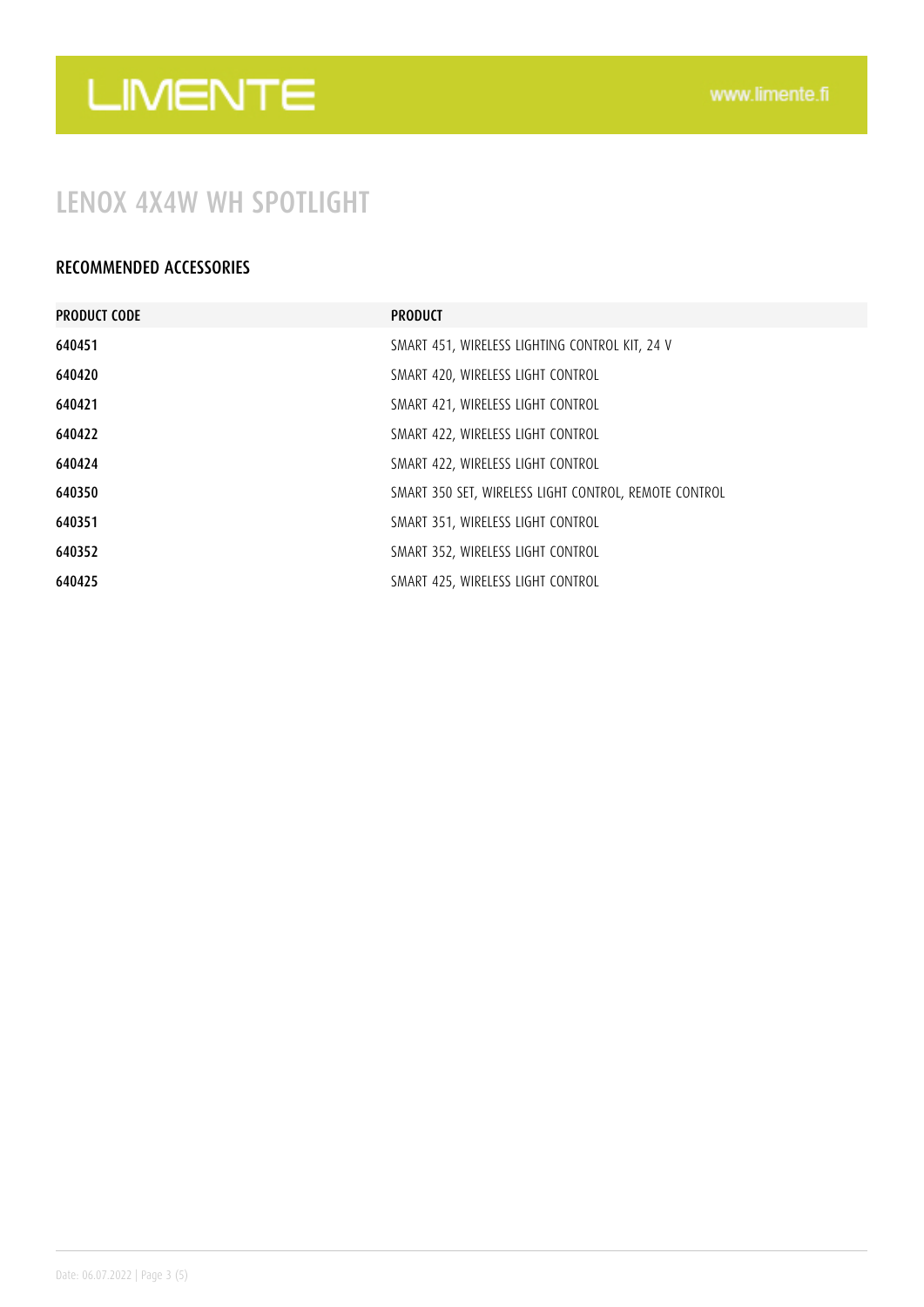## LENOX 4X4W WH SPOTLIGHT